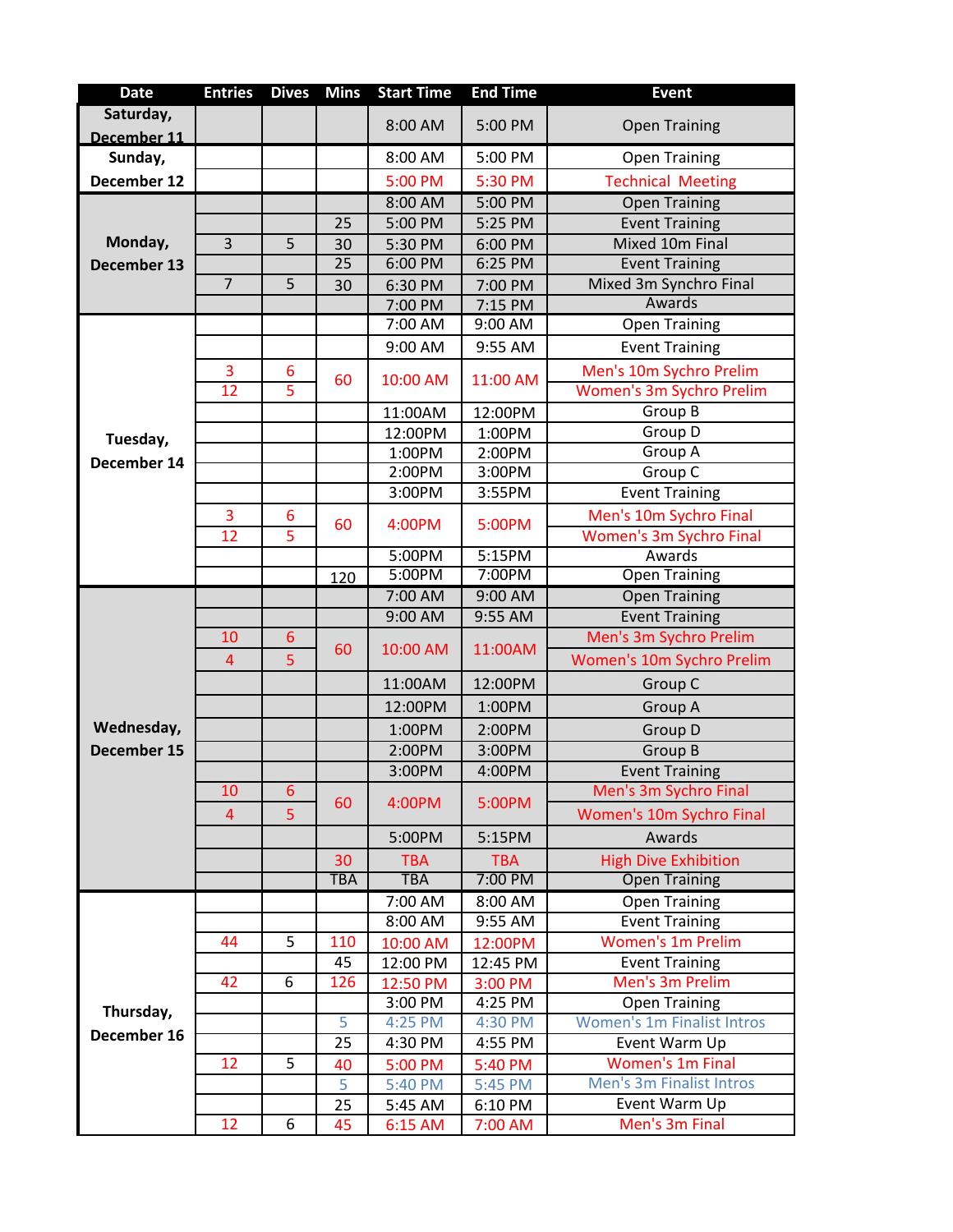|                                                     |    |   |                 | 7:00 PM  | $7:15$ PM | Awards                              |
|-----------------------------------------------------|----|---|-----------------|----------|-----------|-------------------------------------|
|                                                     |    |   |                 | 7:00 AM  | 8:00 AM   | <b>Open Training</b>                |
|                                                     |    |   |                 | 8:00 AM  | 9:55 AM   | <b>Event Training</b>               |
|                                                     | 48 | 5 | 120             | 10:00 AM | 12:10 PM  | <b>Women's 3m Prelim</b>            |
|                                                     |    |   | 45              | 12:10 PM | 12:55PM   | <b>Event Training</b>               |
|                                                     | 17 | 6 | 51              | 1:00PM   | 2:00PM    | Men's 10m Prelim                    |
| Friday,                                             |    |   |                 | 2:00PM   | 3:55 PM   | <b>Open Training</b>                |
|                                                     |    |   | 5               | 3:55 PM  | 4:00 PM   | <b>Women's 3m Finalist Intros</b>   |
| December 17                                         |    |   | $\overline{25}$ | 4:00 PM  | 4:25 PM   | <b>Event Training</b>               |
|                                                     | 12 | 5 | 45              | 4:30 PM  | 5:10 PM   | <b>Women's 3m Final</b>             |
|                                                     |    |   | 5               | 5:10 PM  | 5:15 PM   | Men's 10m Finalist Intros           |
|                                                     |    |   | 25              | 5:15 PM  | 5:40 PM   | <b>Event Training</b>               |
|                                                     | 12 | 6 | 45              | 5:45 PM  | 6:30 PM   | Men's 10m Final                     |
|                                                     |    |   |                 | 6:30 PM  | 6:45 PM   | Awards                              |
|                                                     |    |   |                 | 7:00 AM  | 8:00 AM   | <b>Open Training</b>                |
|                                                     |    |   |                 | 8:00 AM  | 9:55 AM   | <b>Event Training</b>               |
|                                                     | 34 | 6 | 102             | 10:00 AM | 11:45PM   | Men's 1m Prelim                     |
|                                                     |    |   | 45              | 11:45PM  | 12:30 PM  | <b>Event Training</b>               |
|                                                     | 21 | 5 | 52.5            | 12:35PM  | 1:35 PM   | <b>Women's PL Prelim</b>            |
| Saturday,                                           |    |   |                 | 1:35 PM  | 3:55 PM   | <b>Open Training</b>                |
| December 18                                         |    |   | 5               | 3:55 PM  | 4:00 PM   | <b>Men's 1m Finalist Intros</b>     |
|                                                     |    |   |                 | 4:00 PM  | 4:25 PM   | <b>Event Training</b>               |
|                                                     | 12 | 5 | 45              | 4:30 PM  | 5:10 PM   | Men's 1m Final                      |
|                                                     |    |   | 5               | 5:10 PM  | 5:15 PM   | <b>Women's 10m Finalists Intros</b> |
|                                                     |    |   | 25              | 5:15 PM  | 5:40 PM   | <b>Event Training</b>               |
|                                                     | 12 | 6 | 45              | 5:45 PM  | 6:30 PM   | <b>Women's PL Final</b>             |
|                                                     |    |   |                 | 6:30 PM  | 6:45 PM   | Awards                              |
|                                                     |    |   |                 |          |           |                                     |
| *** Schedule subject to change due to event entries |    |   |                 |          |           |                                     |
|                                                     |    |   |                 |          |           |                                     |
| as of 12-8-2021                                     |    |   |                 |          |           |                                     |